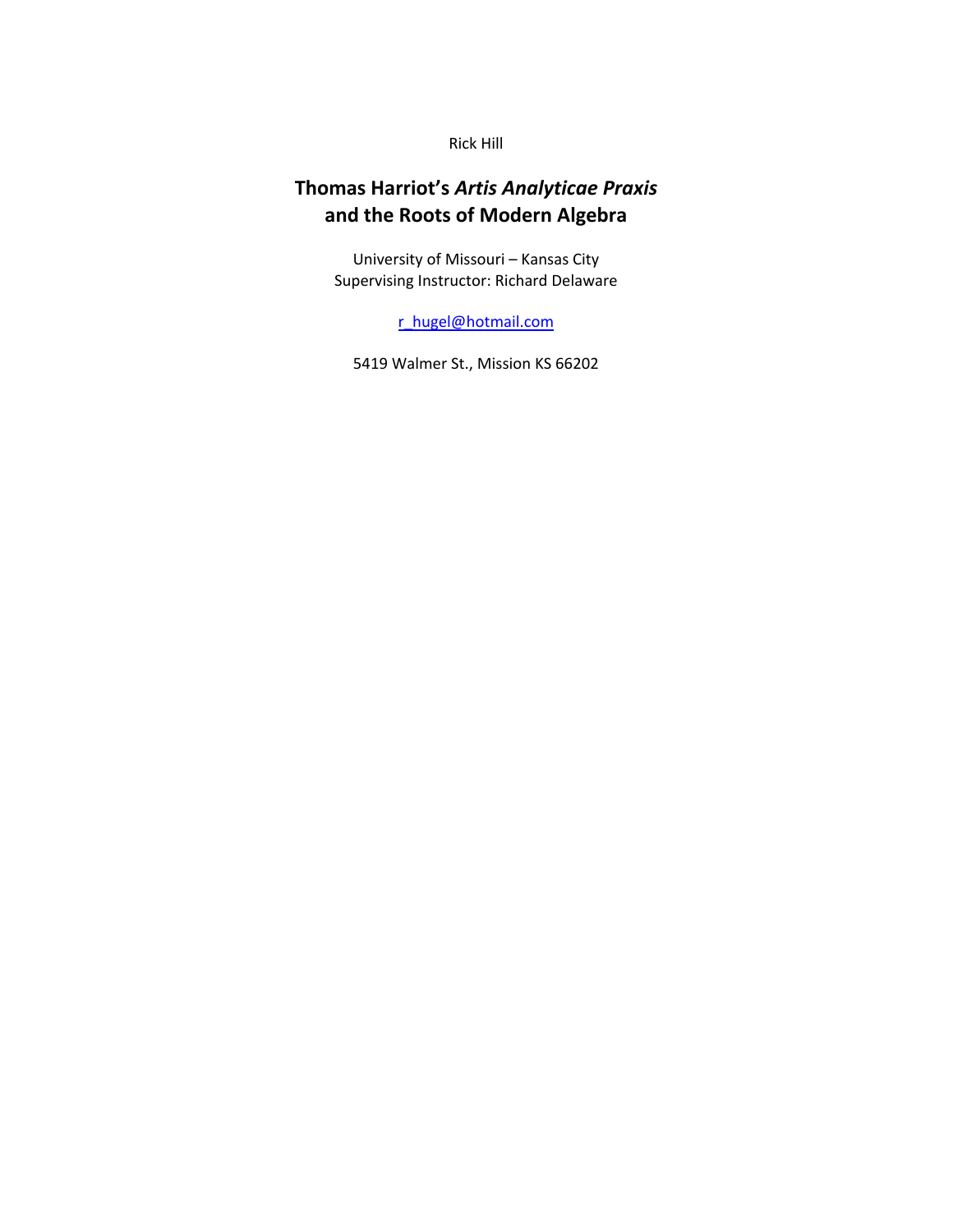**Thomas Harriot's** *Artis Analyticae Praxis* **and the Roots of Modern Algebra**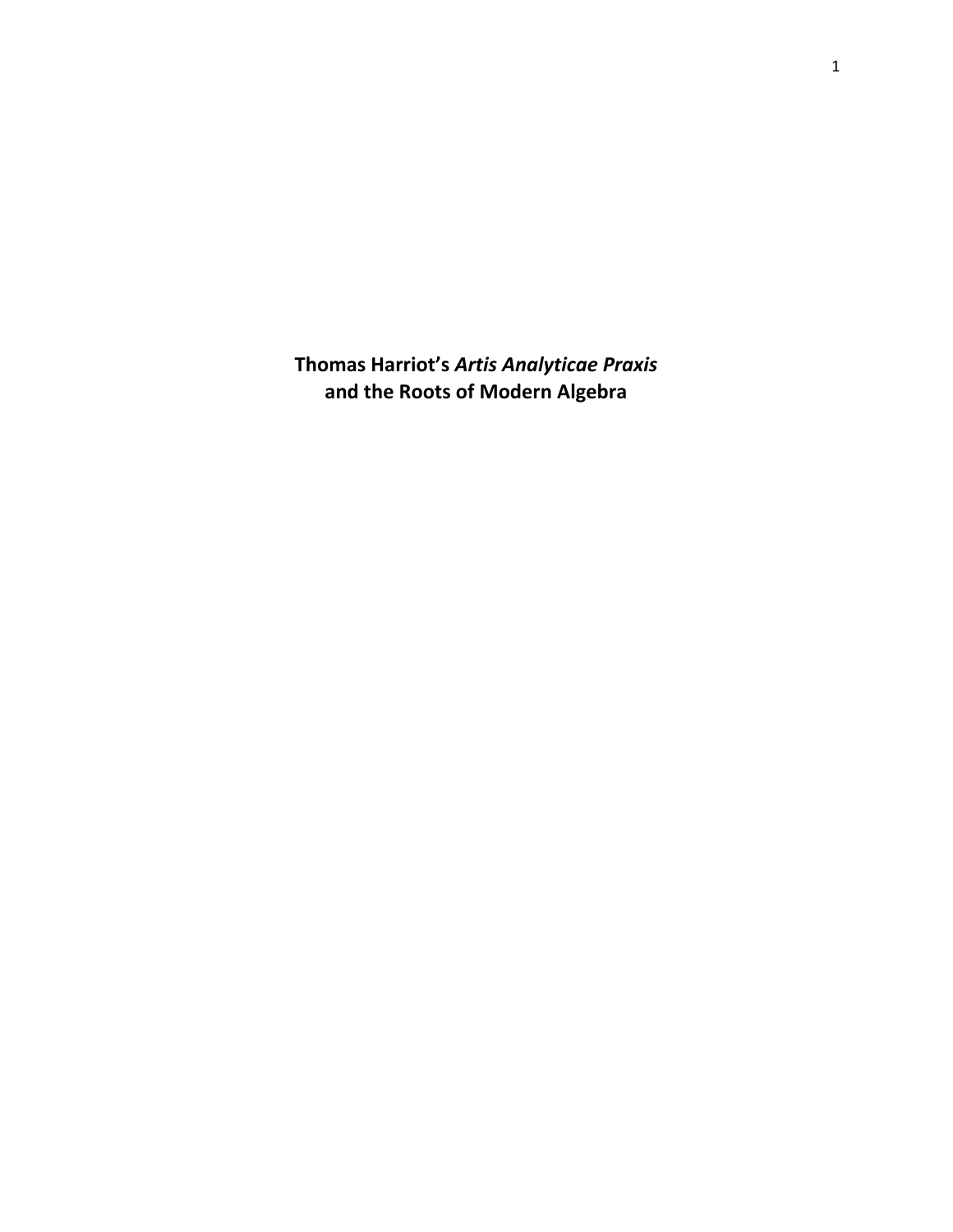Thomas Harriot (c. 1560 – 1621) was an Englishman at the forefront of the political, scientific, and mathematical developments of his time. He participated in an expedition to North America to chart the newly formed colonies (1585 – 86), was a highly accomplished navigator, surveyor, and translator, discovered the sine law of refraction almost 20 years before Snellius (1602 compared to 1621), was as talented and accomplished an astronomer as Galileo  $(1564 – 1642)$  and Kepler  $(1571 – 1630)$ , and was imprisoned along with his patron, Henry Percy, the Ninth Earl of Northumberland (1564 – 1632) for suspicion of being involved with the Gunpowder Plot (1605), a failed assassination attempt against King James I.

His contributions to mathematics lie chiefly in his advancement of algebra. Only one work of Harriot's mathematics was ever published, the *Artis Analyticae Praxis (The Practice of the Analytical Art),* which appeared posthumously, in 1631, ten years after his death. It was edited and assembled by one of his friends and executors, William Warner.

The *Praxis* is "a work on the theory of equations and solution of numerical polynomial equations." [2, p. 153], and it contained three primary achievements:

- 1. The creation of a clear notation, which led to
- 2. Manipulating equations while working in purely symbolic forms, which led to
- 3. Understanding of the structure of polynomials.

The first two helped provide the means for mathematicians to work with certainty and efficiency. But the last became "the foundation of all subsequent work on polynomial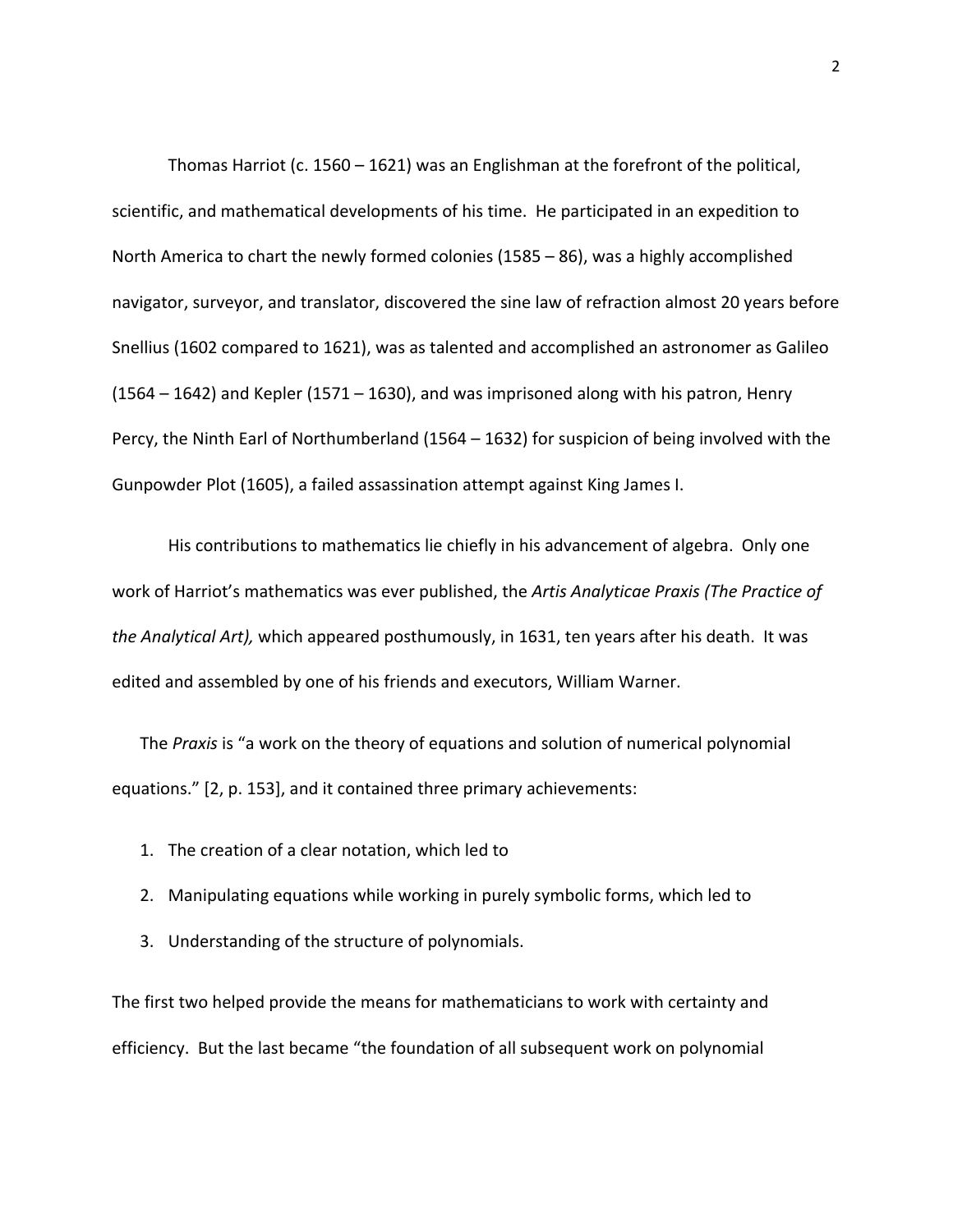equations, and [was] to help lead eventually to the development of modern abstract algebra." [7, p. 124; all comments in square brackets are mine.]

Harriot's inspiration and model for the *Praxis* was Francois Viete's *In artem analyticen isagoge (Introduction to the art of analysis)*. Viete's "contribution to algebra lies in the new level of generality engendered by his notation . . . [however], the link with a geometrical base is never broken." [4, p.8] While the "concepts [in the *Praxis*] are rooted in *Isagoge* . . . [Harriot] transcend[s] the usage of Viete and give[s] these terms an exclusively **algebraic** meaning." [4, p. 211].

Harriot first lays out examples of the basic four operations of symbolic arithmetic addition, subtraction, multiplication, and division. In his notation, as in Viete's, **vowels (such as** *a***) signify unknowns and consonants (***b, c***) signify known positive numbers.** The examples illustrate the clarity of his notation and the process of working with purely symbolic forms. One obvious difference between Harriot's notation and modern notation is the absence of exponents. Rather than writing *a<sup>2</sup>* or *a<sup>3</sup>* , he writes *aa* and *aaa*.

Here are examples of the four operations:

Addition:

| To be added | а       | aa        | aaa         |
|-------------|---------|-----------|-------------|
|             | b       | bc        | bcc         |
| Total       | $a + b$ | $aa + bc$ | $aaa + bcc$ |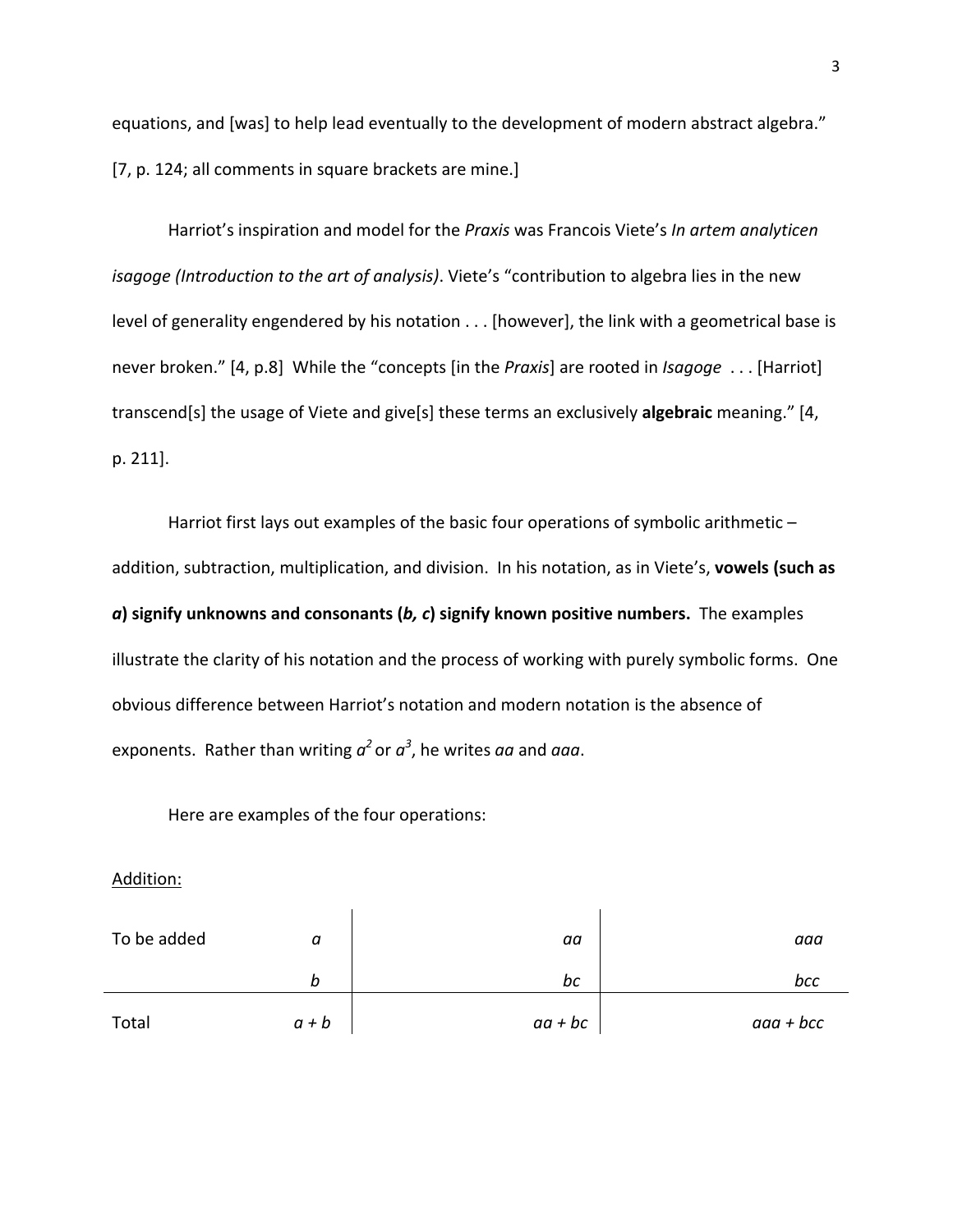| Subtraction:     |             |                    |                                     |                    |
|------------------|-------------|--------------------|-------------------------------------|--------------------|
| Given            | a           |                    | $a + b$                             | $aa + cc$          |
| To be subtracted | $\it{b}$    |                    | $c + b$                             | $aa + cc$          |
| Remainder        | $a - b$     |                    | $\boldsymbol{a}$ - $\boldsymbol{c}$ | 0                  |
| Multiplication:  |             |                    |                                     |                    |
| To be multiplied |             | $b - a$<br>$b - a$ |                                     | $b + a$<br>$b - a$ |
|                  | $bb - ba$   |                    |                                     | $bb + ba$          |
|                  | $-ba + aa$  |                    |                                     | - ba - aa          |
| Product          | $bb-2ba+aa$ |                    |                                     | bb<br>aa           |

The algorithm for multiplication reads this way: each term of the first row, in this case *b – a* or *b + a* , is multiplied by the first term of the second row, in this case *b*. The next line consists of each term of the first row multiplied by the second term of the second row, ‐ *a*. These rows are stacked so that like powers of the unknown, in this case *a,* align, which permits easy addition by combining like terms.

## Division:

| <b>Dividend</b> | bbcc | ba + ca + da |
|-----------------|------|--------------|
| Divisor         | сс   | u            |
| Quotient        | bb   | $b+c+d$      |

Here are additional examples of division, in which Harriot shows how to deal with rational numbers and which seem entirely modern:

$$
\frac{bca}{b} = ca
$$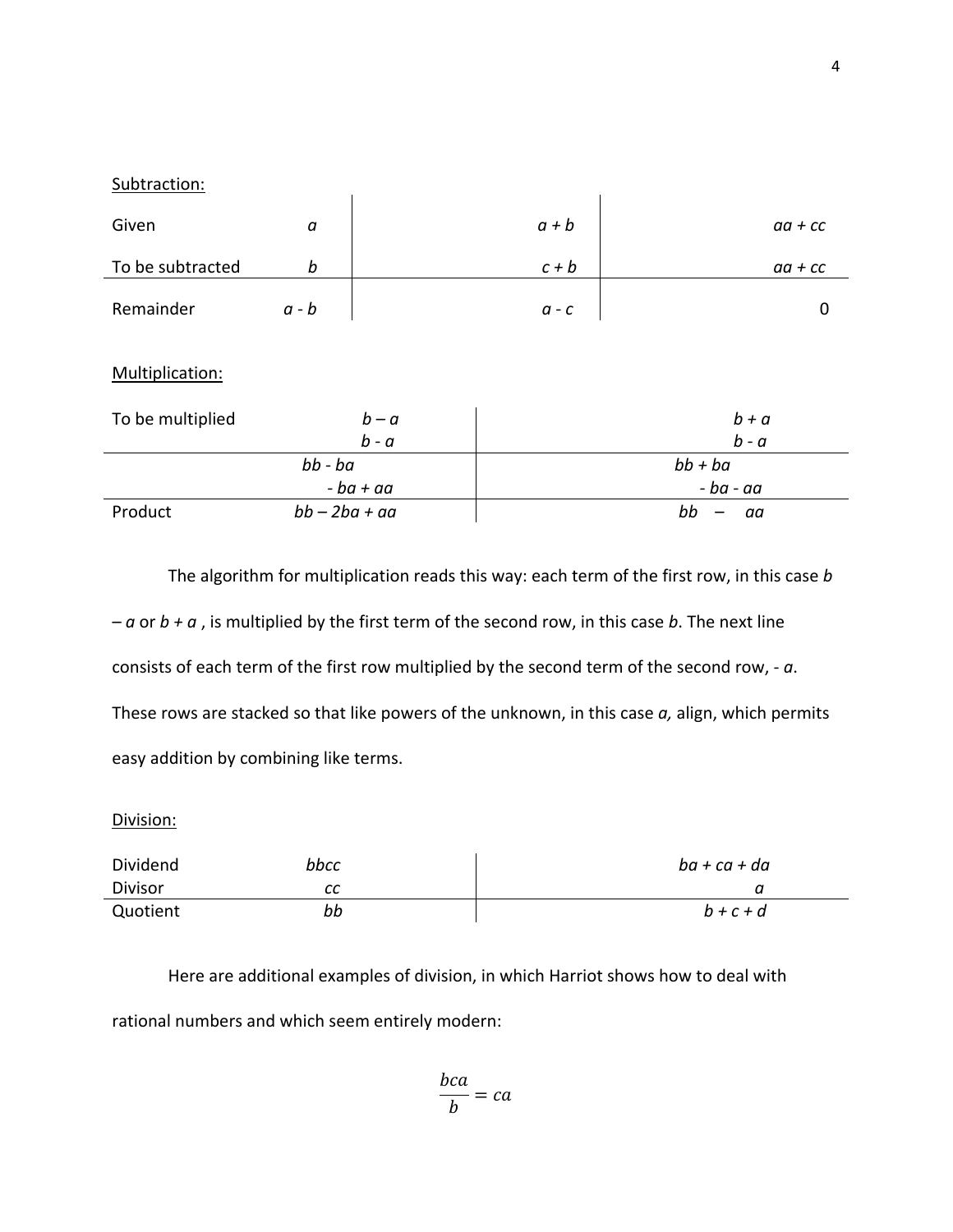and

$$
\frac{ac}{b} + \frac{dd}{g} = \frac{acg}{bg} + \frac{bdd}{bg} = \frac{acg + bdd}{bg}.
$$

After showing how the symbolic arithmetic works, Harriot showed what kinds of equations would be created if binomial factors were multiplied by each other. He called these kinds of equations "originals" (3, p. 94).

Here is one example of how to generate such an "original" equation, which is the product of two binomial factors:

*a – b a – c = aa – ba – ca + bc*

Here is another example of an "original equation," which is the product of three binomial factors:

$$
\begin{array}{c}\n a+b \\
 a+c \\
 \hline\n a-d\n \end{array}\n = aaa + baa + bca \\
 + caa - bda \\
 - daa - cda - bcd
$$

The following diagram illustrates the multiplication algorithm for generating the product of three binomial factors: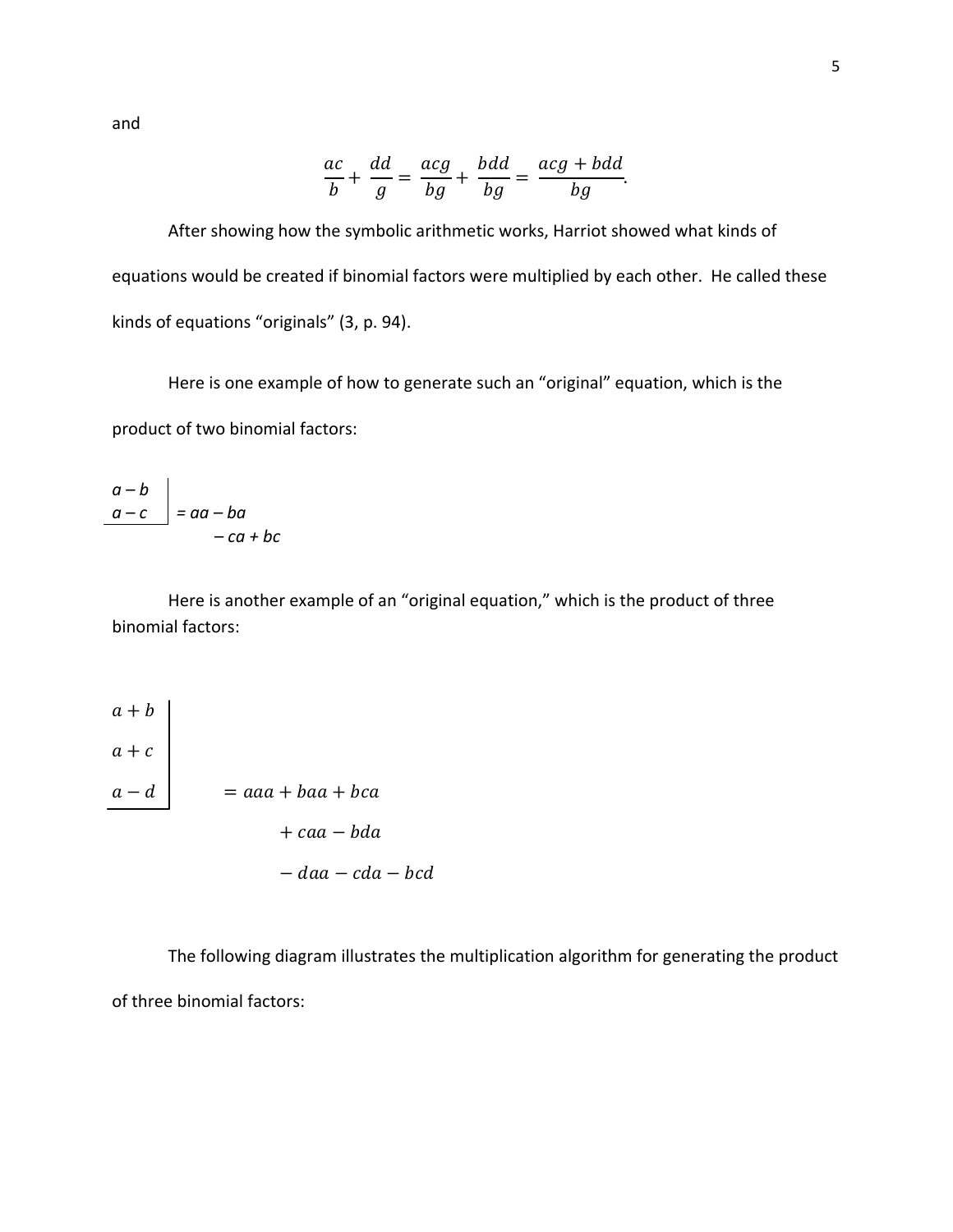

The primary task of the algorithm is to ensure every possible product of three terms is generated. Imagine the binomial factors are ledges and the lines which connect the terms to be multiplied are ramps; then each diagram above shows the path a marble could take as it fell from one ledge to the next. As a product is generated, a potential path has been used. And one continues until all possible paths are exhausted.

The secondary task of the algorithm is to simplify the process of combining like terms once we have generated all the products. This is accomplished by recognizing that the like terms to be combined will have common powers of the unknown variable, *a*, as was the case with the quadratic product*.* Since we want to combine these terms using addition, we generate our products so as to create rows where no row has terms with common powers of *a,* and then we stack our rows with common powers of *a* from each row aligned in columns.

Making use of the inherent order of the terms we've chosen for our known constants, *b,c,d,* helps us keep track of paths as we generate them. So, for instance, the first product, *aaa,*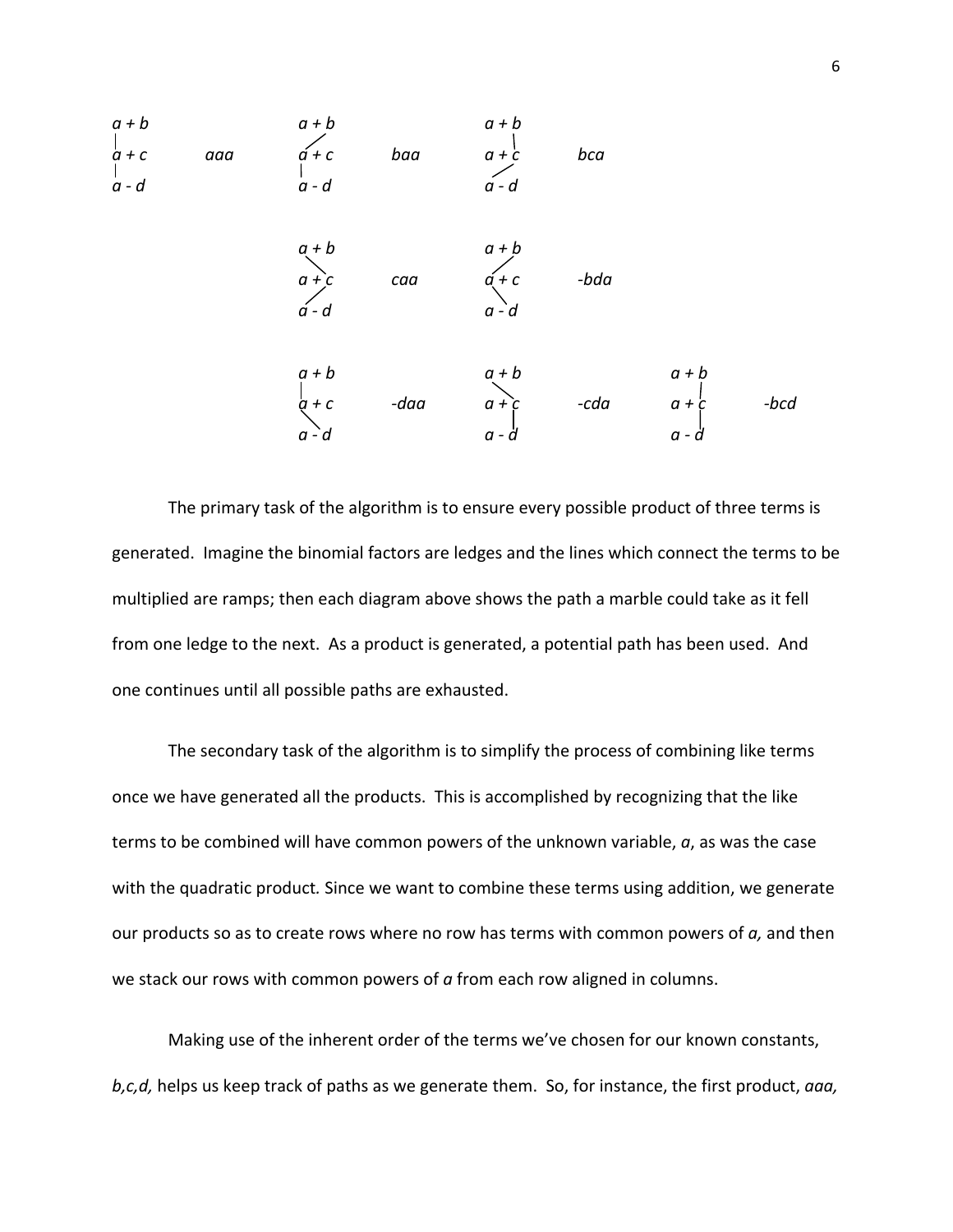shows our marble falling straight down. This is the only path that is a product of all three *a*'s. But we will have three potential paths that use two *a*'s, each with either *b,c,* or *d*. We go to *b* first *–* it naturally precedes *c* and *d* ‐‐ then fall to *a,* then *a* again; hence, *baa*. Since we've used the only path with three *a'*s and one with two *a*'s, we will now complete this row by seeking a path that uses only one *a.* Again, we start at *b,* but now we fall to *c,* and then to *a;* hence, *bca*. And our first row is complete.

And so it goes, row by row, until all possible paths have been determined.

After showing how to generate "original" equations, Harriot focused on deriving "canonical" equations "from their originals." These equations were called "canonical" because "they are adapted to canons or rules for finding numeral roots." (3, p. 94) Put another way:

"A Canonical Equation was one expressed in a standard form produced by the multiplication of binomial factors. What Harriot did may be summarised (for a quadratic equation) in modern notation, as follows:

| If $a$ is a root of the equation, |       | $x = a$                     |
|-----------------------------------|-------|-----------------------------|
|                                   | Then, | $x - a = 0$                 |
| If $b$ is a root,                 |       | $x = b$                     |
|                                   | Then, | $x-b=0$                     |
| It follows that                   |       | $(x - a)(x - b) = 0$        |
|                                   | i.e., | $x^{2} - (a + b)x + ab = 0$ |
|                                   | and   | $x^{2} - (a + b)x = -ab$    |

The expression in the final line is the **Canonical Equation** and it follows that any equation in such a form has roots *a, b*. (4, p. 5) . . . Harriot has been credited with being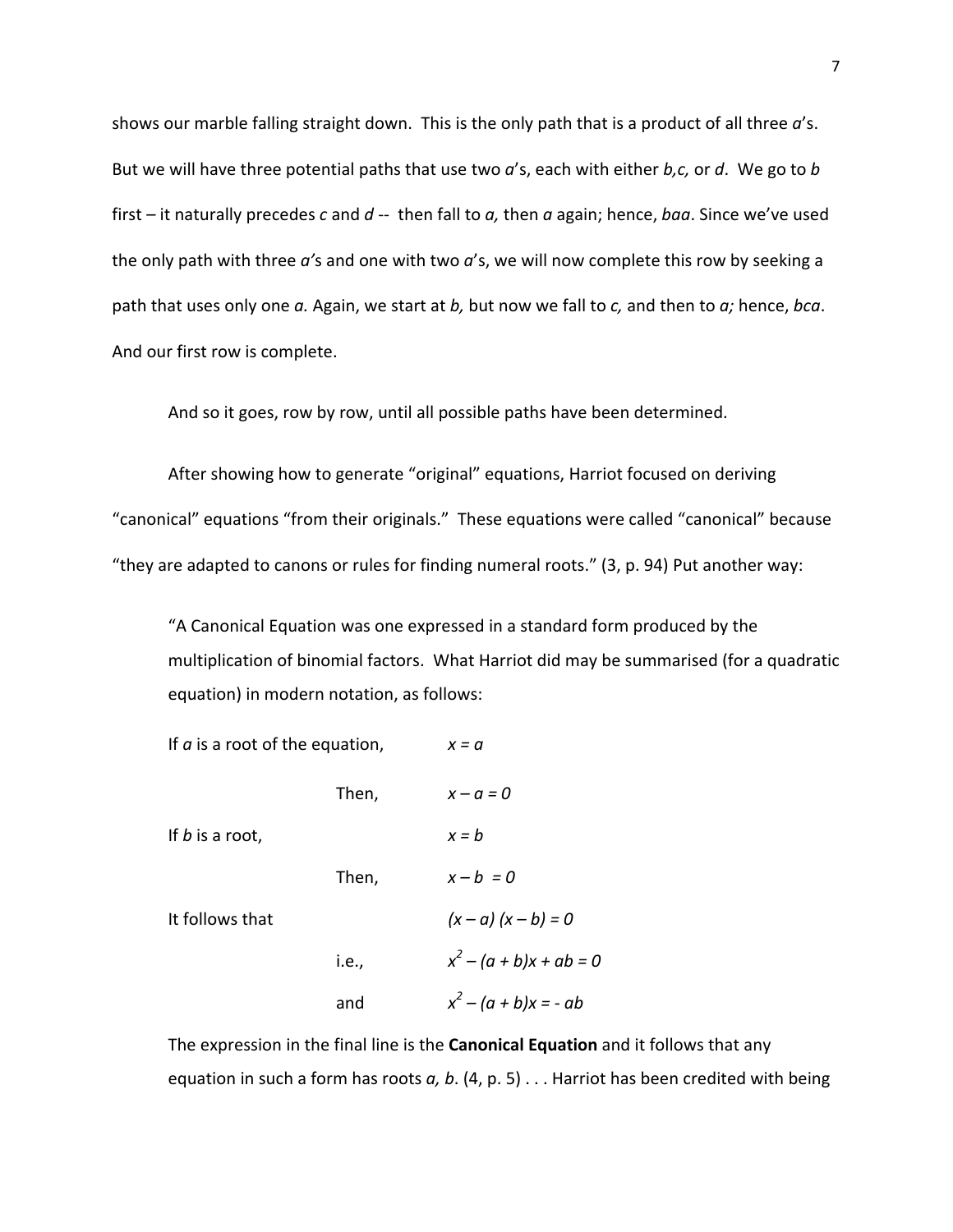the first to equate all the terms of an equation to zero. He may have been able to do this because there is less likelihood of seeing the side 'opposite' to the zero as 'something' equated to 'nothing' when the entire equation is seen abstractly and symbolically. However, Harriot never leaves the equation in this form and a final line is always added equating all to the "homogene" [the constant term] even if this is negative." (4, p. 13)

Here is an example from early in the *Praxis* of how Harriot derived a canonical equation that is a quadratic (remember, *a* **is the variable** and *b,c* **are the constants**):

#### **Section 2, Proposition 2**

The canonical equation  $aa - ba$ 

 $-ca = -bc$  is derived from the original equation

 $a - b$  $= aa - ba$ 

 $-c a + bc$  by putting *b* or *c* equal to *a*.

## **[Proof]**

For if we put  $a = b$ , it will be true that  $a - b = 0$ ; or if  $a = c$ , then it will be true that  $a - c = 0$ . Consequently, putting  $a = b$  or *c*, it will be true that

$$
\begin{array}{c}\n a - b \\
 a - c\n\end{array}\n\bigg|_{\qquad = 0.
$$

Moreover, it is true by multiplying out that

$$
\begin{vmatrix} a - b \\ a - c \end{vmatrix} = aa - ba
$$

 $-ca + bc$  which is the original equation designated in the proposition.

Therefore,  $aa - ba$ 

$$
-ca+bc=0.
$$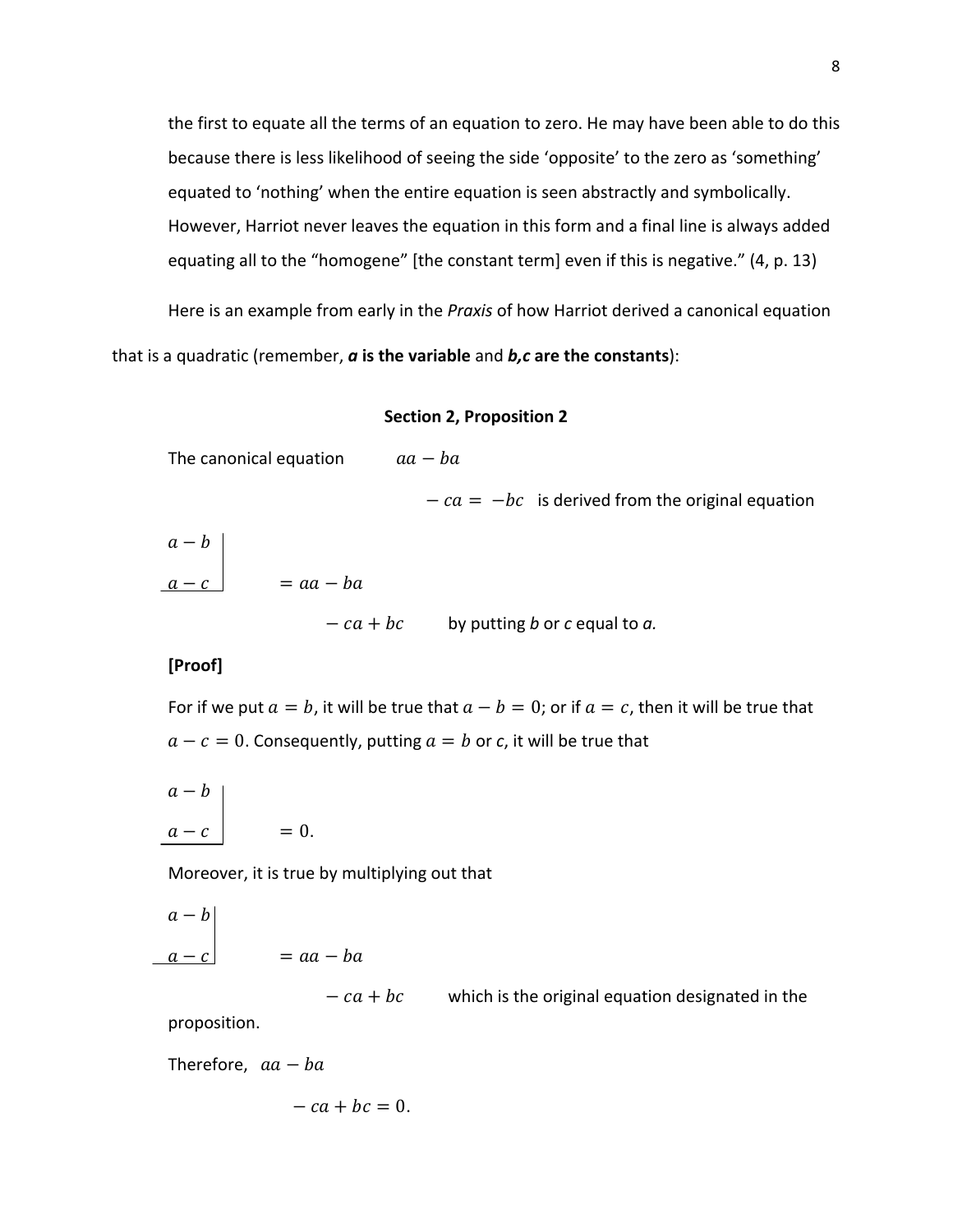Therefore,  $aa - ba$ 

 $-ca = -bc$  which is the proposed equation. Thus the proposed canonical equation is derived from the designated original equation by putting *b* or *c* equal to *a,* as was stated in the proposition. [4, p. 17]

By setting *b* or *c* equal to *a*, then either factor, *a – b* or *a – c*, was equal to zero. This would make the resulting polynomial equal to zero. With the polynomial equal to zero, it was possible to use the arithmetic operations to arrange an equation whereby all the unknown terms were on one side of the equal sign and the sole known constant term was on the other. The resulting equation,

$$
aa - ba - ca = - bc
$$

stood as a model of its type, the quadratic canonical.

After creating the many different permutations of canonical equations, Harriot demonstrated how the value of the unknowns could be found, based on the form of the canonical. Here is an example for finding the unknowns of a quadratic canonical equation:

## **Section 4, Proposition 2**

| b or c are roots of the equation | $aa - ba$ |
|----------------------------------|-----------|
|                                  |           |

 $- ca = -bc$ ,

equal to the sought root *a*.

ш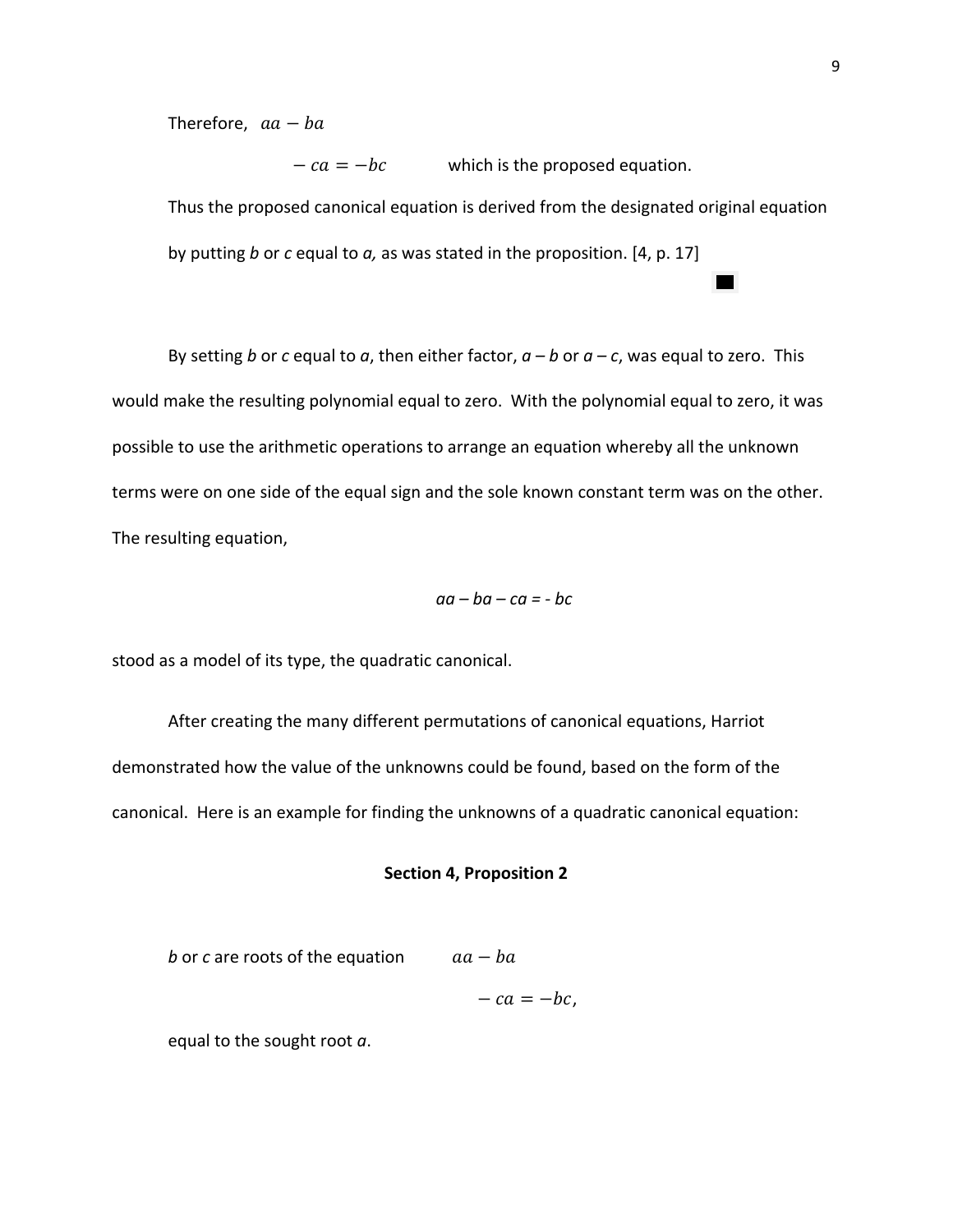## **[Proof]**

For if *b* is put equal to the root *a* of the equation

$$
aa - ba
$$
  

$$
- ca = -bc,
$$

then changing *a* into *b* we get

$$
bb - bb
$$
  

$$
- cb = -bc
$$

But the equality here is obvious.

Therefore, having put *b* equal to the root *a,* it is indeed (shown to be) equal. Likewise, if *c* is put equal to the root *a*, then changing *a* into *c*, we get

$$
cc - bc
$$

$$
- cc = -bc
$$

And the equality is also obvious here.

Therefore having put *c* equal to the root *a*, it is indeed (shown to be) equal.

Thus *b* and *c* equal to the sought root *a,* as was stated in the proposition.

And in the following

**Lemma**

٠

it is demonstrated that

[Statement:] there is no other root besides *b* and *c* equal to the root *a* of the equation.

## **[Proof of Lemma]**

Suppose another root of the equation equal to the root *a* and not equal to the roots *b* and *c* could be given; let it be *d* (or anything else).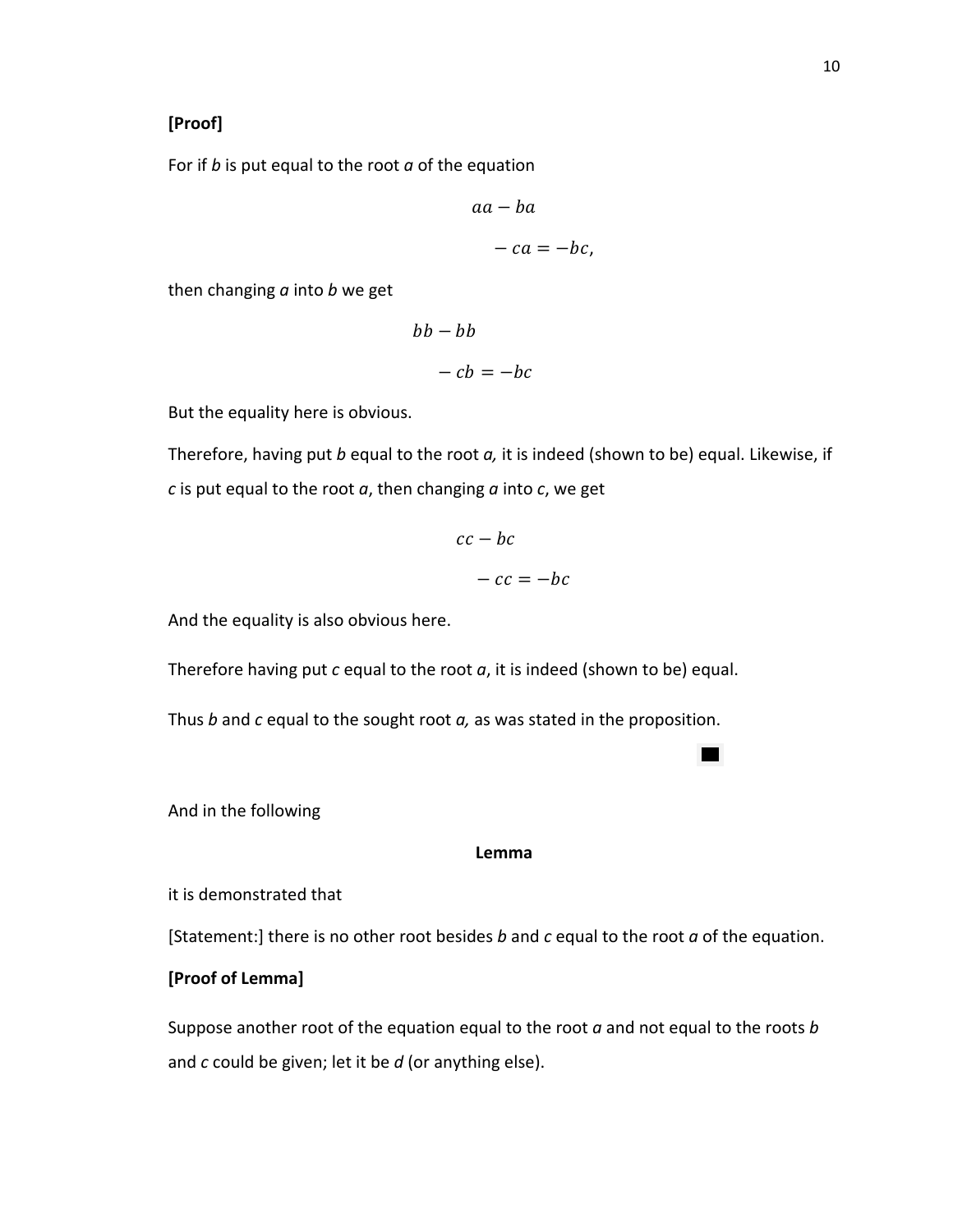Then putting  $d = a$  it will be true that  $dd - bd$ 

$$
-cd=-bc.
$$

Therefore [putting *bd* on the right]  $dd - cd = +bd - bc$ 

Therefore 
$$
+d-c
$$
  
\n $\begin{vmatrix}\n+ d - c \\
 d\n\end{vmatrix}$  =  $\begin{vmatrix}\n+ d - c \\
- b\n\end{vmatrix}$  [ meaning  $(d - c)d = (d - c)b$ ]

Therefore  $d = b$  which is contrary to the hypothesis.

Or it will be true that [putting instead *cd* on the right]  $+ dd - bd = +cd - bc$ .

Therefore 
$$
+d-b
$$
  
\n
$$
= \begin{bmatrix} +d-b \\ d \end{bmatrix}
$$
\n
$$
= \begin{bmatrix} -c \\ c \end{bmatrix}
$$
\n[ meaning  $(d-b)d = (d-b)c$ ]

Therefore  $d = c$  which is contrary to the hypothesis.

Therefore it is not true that  $d = a$  as was assumed. This can be demonstrated in a similar way for any other root apart from *b* and *c.* [ 4, p. 53]

Here is another example, which is for finding the unknowns of a cubic canonical equation:

## **Section 4, Proposition 3**

*d* is the root of the equation  $aaa + baa + bca$ 

 $+$  caa  $-$  bda

 $- daa - cda = +bcd$  equal to the sought root *a*.

## **[Proof:]**

For if *d* is put equal to the root *a* of the equation  $aaa + baa + bca$ 

 $+$  caa  $-$  bda

 $-daa - cda = +bcd$ ,

 $\blacksquare$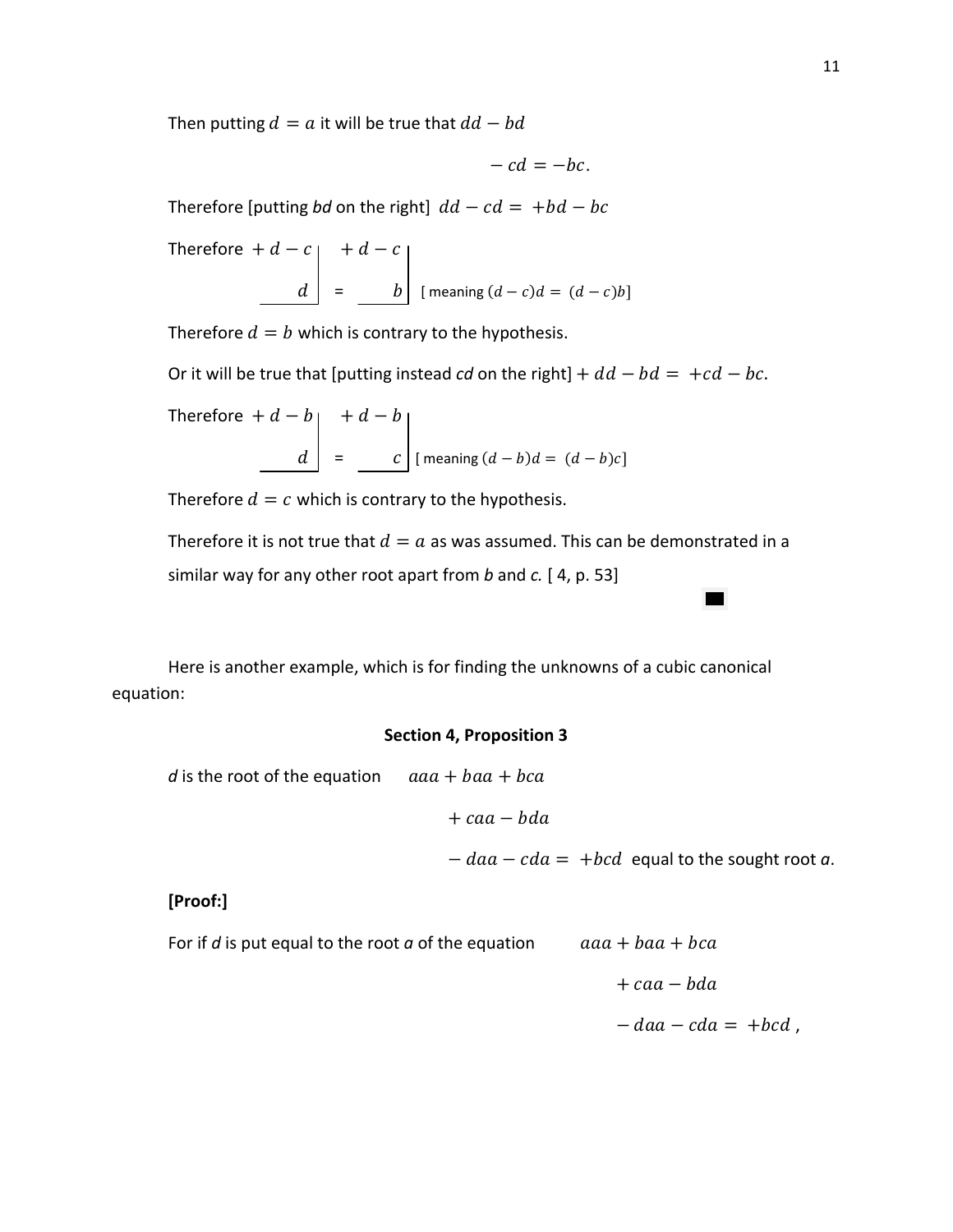then changing  $\alpha$  into  $\alpha$  we get  $\alpha$  dd + bdd + bcd

$$
+ cdd - bdd
$$

$$
- ddd - cdd = + bcd.
$$

But, once terms of opposite signs have been removed, the equality here is obvious. Therefore having put *d* equal to root *a,* it is indeed (shown to be) equal.

And in the following

#### **Lemma**

it is demonstrated that

[Statement:] there is no other root besides *d* equal to the root *a* in the equation.

## **[Proof of Lemma]**

Suppose another root of the equation equal to the root *a* and not equal to the root *d* could be given; let it be *b* or *c* (or anything else).

Then putting  $c = a$  it will be true that  $cc + bcc + bcc$ 

 $+$   $ccc - bdc$  $-dcc - cdc = + bcd$ 

 $\blacksquare$ 

And on rearranging the terms  $+2ccc + 2bcc = +2ccd + 2 bcd$ .

Therefore  $+cc + bc$ <sub>|</sub>  $+cc + bc$  $C = \begin{bmatrix} d \end{bmatrix}$  [meaning  $(cc + bc)c = (cc + bc)d$ ]

Therefore,  $c = d$  which is contrary to the hypothesis.

Therefore, it is not true that  $c = a$  as was assumed. And by precisely the same reasoning the same thing can be concluded about *b* or any other root apart

from *d.* [4, 54]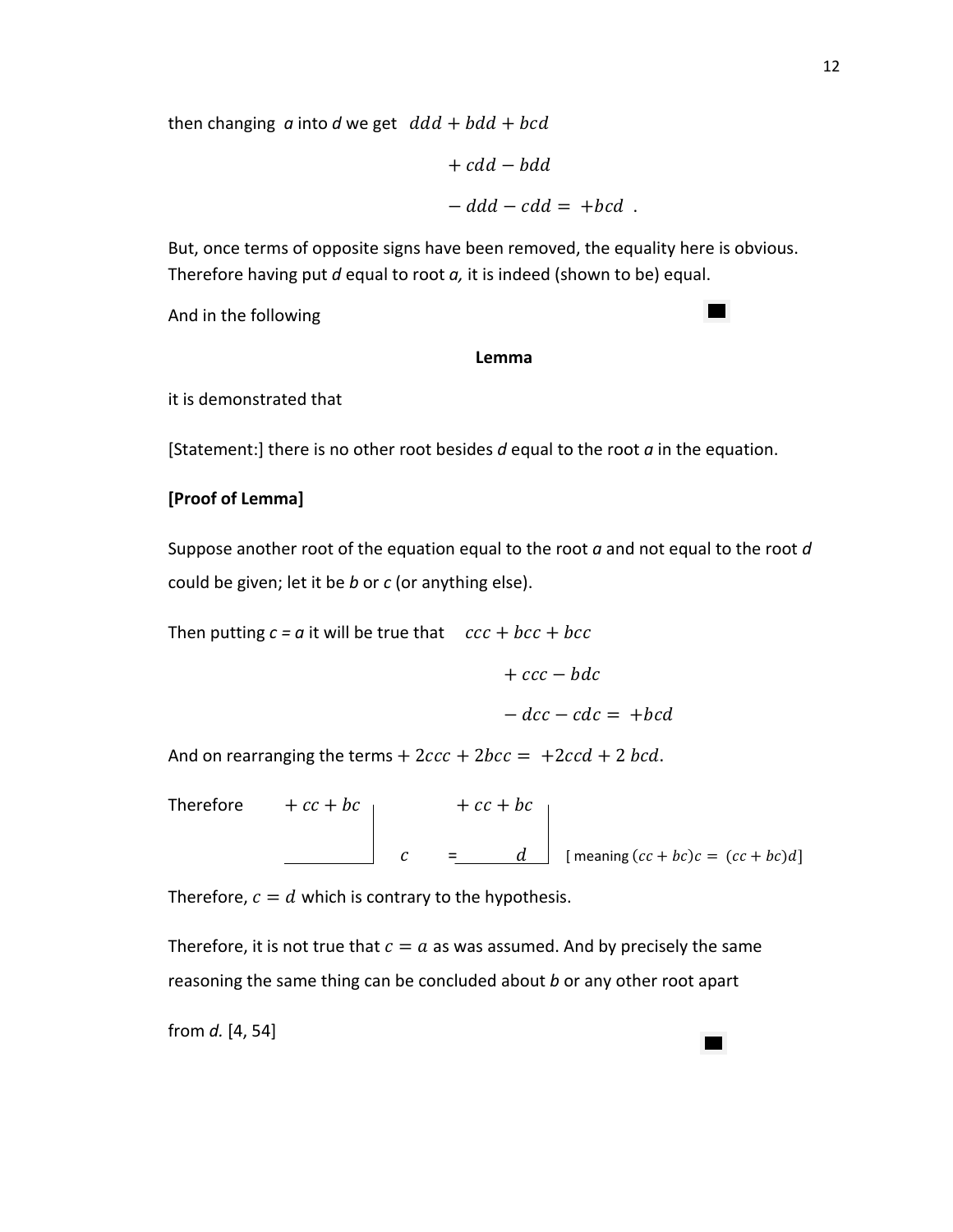The examples shared so far come from the first part of the *Praxis,* which concerns itself with the theory of equations. In the first part, canonical equations are generated of the quadratic, cubic, quartic, and even quintic orders. The second part of the *Praxis* gives examples of solving polynomial equations with numerical coefficients by using a method of successive approximation. In its overall organization, the *Praxis* resembles (or maybe, better said, prefigures) the organization of a modern textbook, with theory followed by examples.

Establishing Harriot's place in the history of mathematics is difficult for several reasons. The first and most important was that he didn't publish during his lifetime. The *Praxis* is as much a creation of William Warner's as it is Harriot's. Warner took it upon himself to finally put it together after another friend and executor who was charged with the task, William Torporley, had dawdled for 10 years following Harriot's death [6, pp. 4 – 7]. While Warner's enthusiasm for his friend's work and commitment to preserve his legacy were admirable (he published the *Praxis* at his own expense), he did not share Harriot's mathematical talents, and the *Praxis* is a lesser work as a result [4, pp. 11 – 13; 2, p. 164].

The most glaring example of how the *Praxis* was diminished is the handling of negative roots:

"The *Praxis,* apart from two examples . . . recognizes only positive roots . . . [T]he issue with regard to negative roots is not existence but utility. (Yet negative numbers . . . are not rejected. Many equations are written with the left‐hand side equated to a negative quantity on the right.) The manuscripts, on the other hand, present a very different picture, with virtually universal recognition of negative roots." [2, p. 167]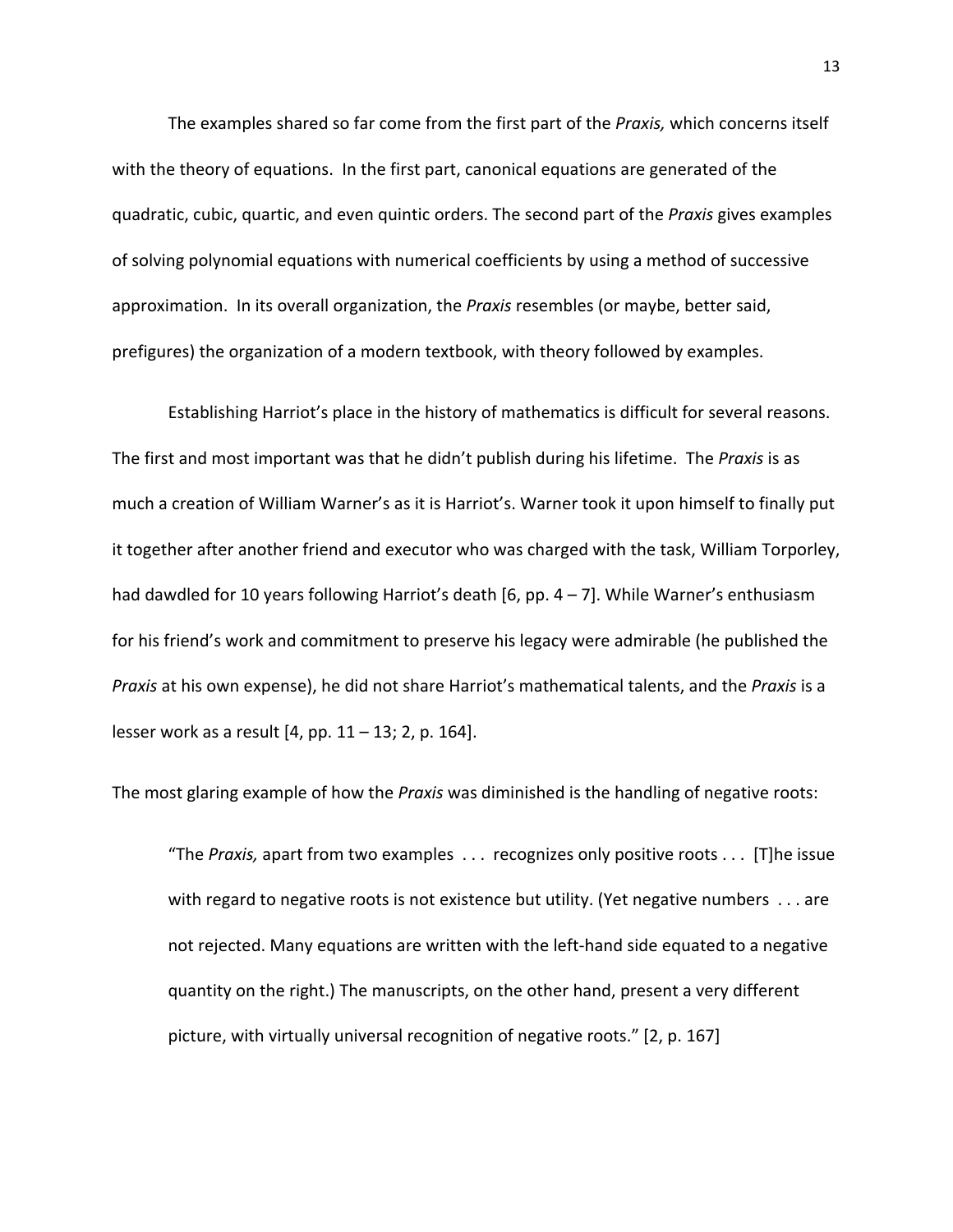Harriot's papers also show he was aware that complex and imaginary numbers could be roots, but there is no record of how he regarded such numbers [2, p. 170].

Another difficulty stems from the peripatetic history of Harriot's papers after his death. Once Harriot's benefactors, friends, and executors had passed away, the direct connection to his papers was lost. The papers were scattered among the heirs of benefactors to whom they were bequeathed and then raided by well-intentioned but ultimately unproductive mathematicians seeking to publish Harriot's work. The collection was permanently divided into several pieces, and Harriot's organization of the material was lost. It wasn't until the 1960s that a concerted effort was begun to thoroughly explore what mathematics lay in Harriot's papers and correlate the *Praxis* with what survived of them [2, p. 155].

As Harriot did not speak for himself, through publication, and his papers were unable to speak for him, because of being scattered or lost, his reputation rested on the *Praxis* and those who had access to (some of) his work. John Wallis, in particular, was a stout defender of Harriot's reputation, and came to believe that Descartes (1596 – 1650) unjustly laid claim to work that Harriot had already done. Unfortunately, Wallis's assertions were undermined by a lack of documentary evidence and the taint of thinly-veiled nationalist pride [5, pp. 117 - 125].

Despite his slim published legacy, Harriot "had the highest reputation among his contemporaries" and his influence "on later English mathematicians such as John Pell (1611 – 1685), Charles Cavendish (1592 – 1664), and . . . John Wallis (1616 – 1703) was considerable." (4, p. 4).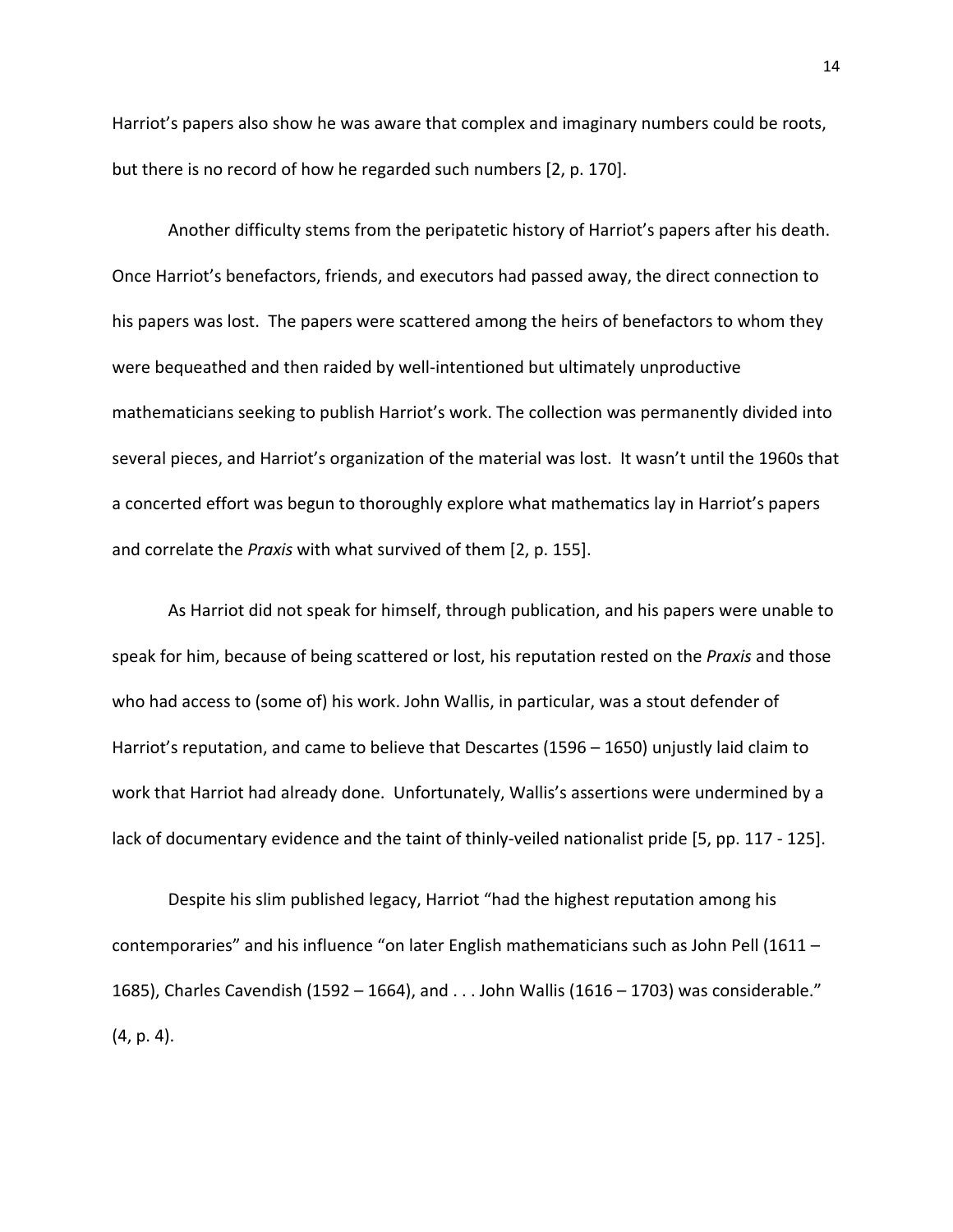Harriot's contribution and influence are perhaps best summarized in this way:

"There is a reciprocal relation between symbolism and mathematical thought‐processes, and it would be hard to overestimate the effect of Harriot's techniques and clarity of thought expressed in a symbolism that directs what you do visually and therefore makes mathematics accessible in a totally new way . . . The visualizability is obvious but profoundly important." [7, p. 184]